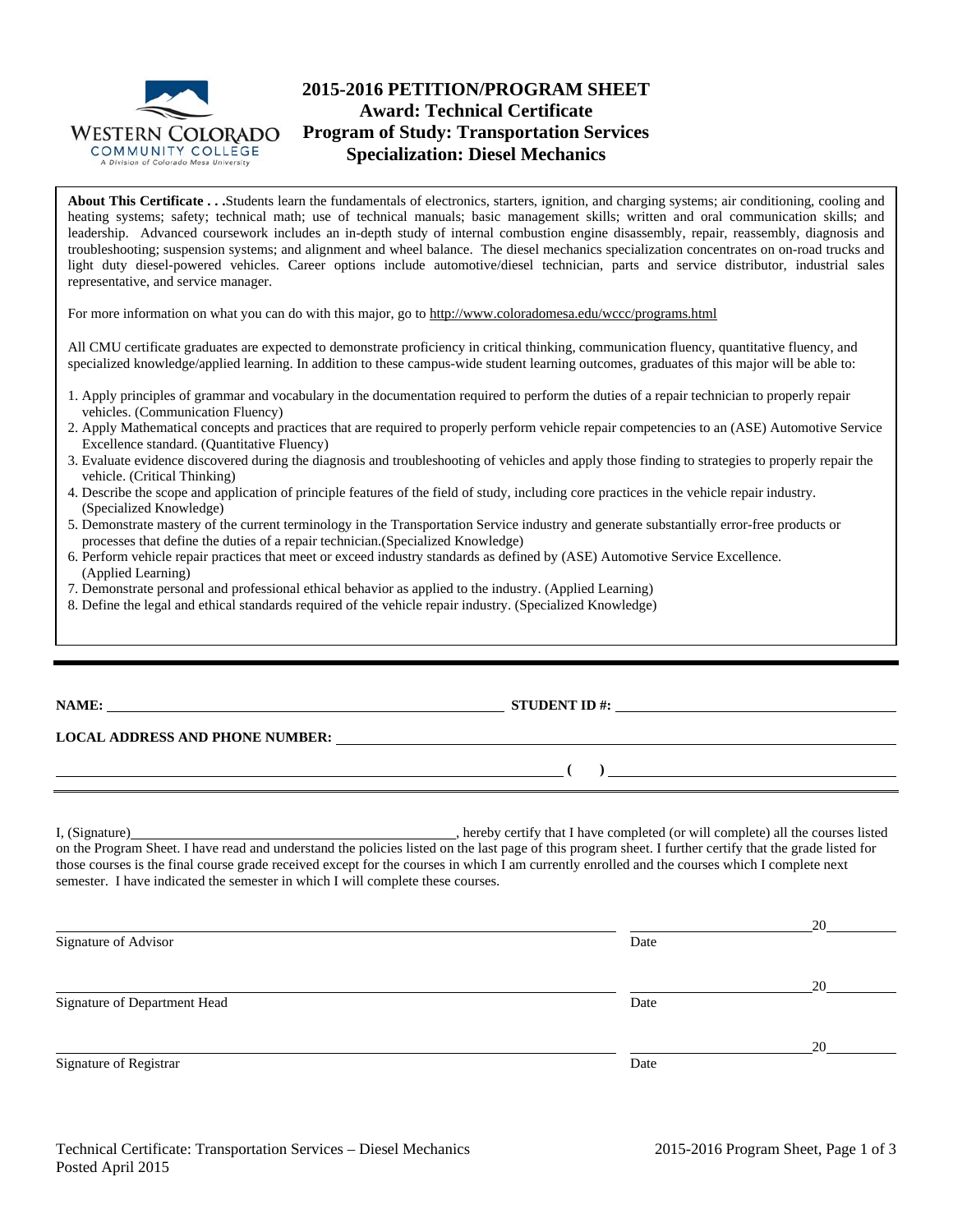#### **Students should work closely with a faculty advisor when selecting and scheduling courses prior to registration.**

#### **DEGREE REQUIREMENTS:**

- 2.00 cumulative GPA or higher in all CMU coursework
- "C" or better in each course which comprises the area of emphasis or specialization.
- Pre-collegiate courses (usually numbered below 100) cannot be used for graduation.
- A student must follow the CMU graduation requirements either from 1) the program sheet for the major in effect at the time the student officially declares a major; or 2) a program sheet for the major approved for a year subsequent to the year during which the student officially declares the major and is approved for the student by the department head. Because a program may have requirements specific to the degree, the student should check with the faculty advisor for additional criteria. It is the student's responsibility to be aware of, and follow, all requirements for the degree being pursued. Any exceptions or substitutions must be approved by the student's faculty advisor and Department Head.
- Additional Expenses Students entering the program may be required to purchase or have hand tools and appropriate clothing and safety gear with a total cost of approximately \$2,500.00 This does not include cost of required textbooks. These costs may vary with student need and brand or quality of tools or equipment purchased. All safety glasses must meet the minimum industry safety standard of Z-87 with side shields.
- Please see faculty advisor for approved electives.
- See the "Undergraduate Graduation Requirements" in the catalog for additional graduation information

|                    | <b>Technical Certificate: Transportation Services – Diesel Mechanics</b> |                         | Course No       | Title                                                                   |  | Sem.hrs Grade Term/Trns |
|--------------------|--------------------------------------------------------------------------|-------------------------|-----------------|-------------------------------------------------------------------------|--|-------------------------|
|                    | (36 Semester Hours) See the current catalog for a list of courses that   |                         |                 |                                                                         |  |                         |
|                    | fulfill the requirements below.                                          |                         | <b>TSTC</b> 190 | Climate Control Fundamentals                                            |  |                         |
|                    |                                                                          |                         | <b>MATH 107</b> | <b>Career Mathematics</b>                                               |  |                         |
| Course No          | Title                                                                    | Sem.hrs Grade Term/Trns | <b>TSTG 120</b> | <b>Industry Safety Practices</b>                                        |  |                         |
|                    |                                                                          |                         | <b>TSTG 150</b> | Fluid Power                                                             |  |                         |
| <b>TSTC</b> 100    | Intro to Transportation Services 1                                       |                         |                 |                                                                         |  |                         |
| <b>TSTC</b> 101    | Vehicle Service & Inspection 2                                           |                         |                 |                                                                         |  |                         |
| <b>TSTC</b> 110    | <b>Engine Fundamentals</b>                                               |                         |                 | Restricted Electives, Choose 13 semester hours from list below. (Please |  |                         |
| <b>TSTC</b> 130    | Electrical Fundamentals                                                  |                         |                 | see advisor when selecting electives).                                  |  |                         |
| <b>TSTC</b> 140    | Drive Train Fundamentals                                                 |                         |                 |                                                                         |  |                         |
| <b>TSTC</b><br>160 | Electrical Control Fundamentals2                                         |                         |                 |                                                                         |  |                         |
| <b>TSTC</b> 170    | Chassis Fundamentals                                                     |                         |                 |                                                                         |  |                         |
| <b>TSTC</b> 171    | Brake System Fundamentals                                                |                         |                 |                                                                         |  |                         |
| <b>TSTC</b> 180    | <b>Fuel System Fundamentals</b>                                          |                         |                 |                                                                         |  |                         |
|                    |                                                                          |                         |                 |                                                                         |  |                         |
|                    |                                                                          |                         |                 |                                                                         |  |                         |

### **Choose 13 semester hours from:**

TSTA 245 Manual Drive Trains (4) TSTA 265 Engine Control Services (2) TSTA 267 Body and Chassis Controls (2) TSTA 287 Engine Performance and Emissions 2) TSTG 135 Electrical Component Repair (2) TSTA 289 Alternative Fueled Vehicles (2) TSTG 140 Job Shop (4) TSTD 177Air Systems Repair and Service (2) TSTG 170 Practical Application (4) WELD 151 Introduction to Welding (3)

TSTD 215 Diesel Engine Reconditioning (5) TSTG 175 Hydraulic Brake Service (2) TSTD 265 Diesel Engine Controls (3) TSTG 195 Climate Control Service (2) TSTD 275 Heavy Duty Suspension (2) TSTG 240 Advanced Job Shop (4) TSTD 285 Diesel Fuel Injection (2) TSTG 270 Advanced Practical Applications (4) TSTG 220 Industry Employment Practices (3)

\_\_\_\_\_\_ \_\_\_\_ \_\_\_\_\_\_\_\_\_\_\_\_\_\_\_\_\_\_\_\_\_\_\_\_ \_\_\_\_ \_\_\_\_\_ \_\_\_\_\_\_\_\_